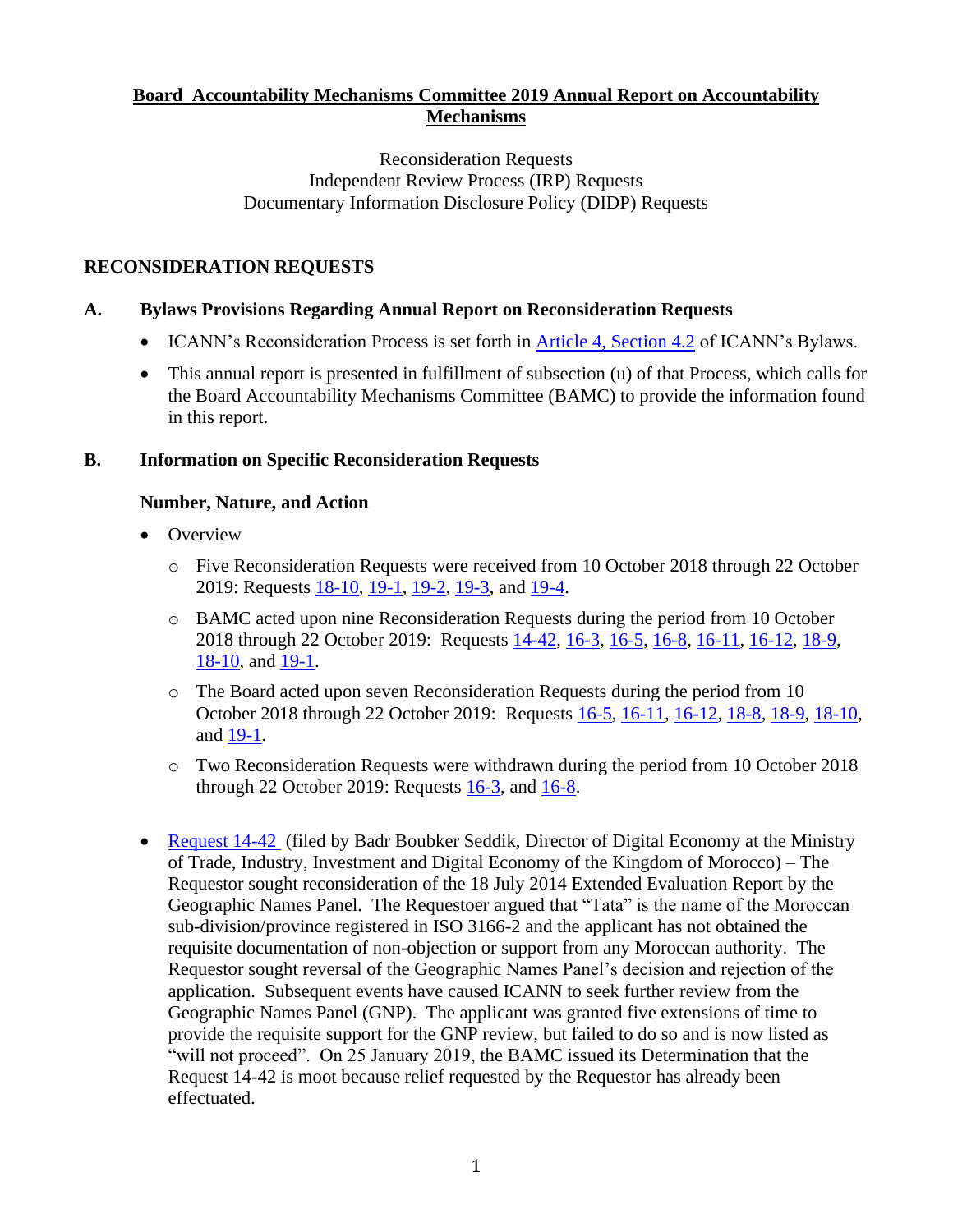- [Request 16-3](https://www.icann.org/resources/pages/reconsideration-16-3-dotgay-request-2016-02-18-en) (filed by dotgay LLC) The Requestor sought reconsideration of the BGC's denial of Request 15-21, wherein the Requestor sought reconsideration of the second Community Priority Evaluation (CPE) panel's report finding that the Requestor did not prevail in CPE for the .GAY string (Second CPE Report), and ICANN's acceptance of that report. In particular, the Requestor asserted that, in conducting the Second CPE, the EIU did not adhere to the procedures set forth in the CPE Panel Process Document regarding the process for verifying letters of support and/or opposition. The Requestor made a presentation to the BGC on 15 May 2016 and submitted a written summary of its presentation on 17 May 2016. On 26 June 2016, the BGC recommended that the Board deny Request 16-3. On 13 September 2016, the Requestor submitted a lengthy report for Board consideration. On 13 December 2017, ICANN published the CPE Process Review reports prepared by FTI Consulting. On 15 March 2018, the Board acknowledged and accepted the findings set forth in the CPE Process Review Reports, declared that the CPE Process Review was complete, concluded that, as a result of the findings in the CPE Process Review Reports there would be no overhaul or change to the CPE process for this current round of the New gTLD Program, and directed the BAMC to move forward with consideration of the remaining Reconsideration Requests relating to the CPE process that were placed on hold pending completion of the CPE Process Review. The BAMC offered the Requestor the opportunity to submit additional materials in support of Request 16-3 as it relates to the CPE Process Review Reports as well as the opportunity for an oral presentation before the BAMC. The Requestor rejected the invitation and instead filed Reconsideration Request 18-4 challenging the Board's action on 15 March 2018. On 25 January 2019, the BAMC issued its Recommendation on Request 16-3. On 25 February 2019, the Requestor withdrew Request 16-3.
- [Request 16-5](https://www.icann.org/resources/pages/reconsideration-16-5-dotmusic-request-2016-02-25-en) (filed by DotMusic Limited et al.) The Requestors (DotMusic and ten others) sought reconsideration of the Community Priority Evaluation (CPE) panel's report finding that DotMusic did not prevail in CPE for the .MUSIC string (CPE Report), and ICANN's acceptance of the CPE Report. Specifically, the Requestors "ask[ed] that the result of the .MUSIC Report be overturned by ICANN, by awarding DotMusic an additional six (6) points (or a passing grade)." On 1 April 2016, the Requestors submitted a Documentary Information Disclosure Policy (DIDP) request seeking documents relating to the CPE Report (DIDP Request), and asked ICANN to postpone its review of Request 16-5 pending ICANN's response to the DIDP Request. ICANN agreed. On 29 April 2016, DotMusic submitted an amended DIDP request, to which ICANN responded on 15 May 2016. The Requestors submitted Reconsideration Request 16-7 seeking reconsideration of ICANN's response to the DIDP Request, which was denied on 26 June 2016. The Requestors made a presentation to the BGC on 17 September 2016. In [Resolution 2016.09.17.01,](https://www.icann.org/resources/board-material/minutes-2016-09-17-en) the Board directed the President and CEO, or his designees to undertake an independent review of the process by which staff interacted with the CPE provider, both generally and specifically, with respect to the CPE reports issued by the CPE provider. On 18 October 2016, the BGC determined that .MUSIC should be included in the independent review of the CPE process and the CPE provider. On 13 December 2017, ICANN published the CPE Process Review reports prepared by FTI Consulting. On 15 March 2018, the Board acknowledged and accepted the findings set forth in the CPE Process Review Reports, declared that the CPE Process Review was complete, concluded that, as a result of the findings in the CPE Process Review Reports there would be no overhaul or change to the CPE process for this current round of the New gTLD Program, and directed the BAMC to move forward with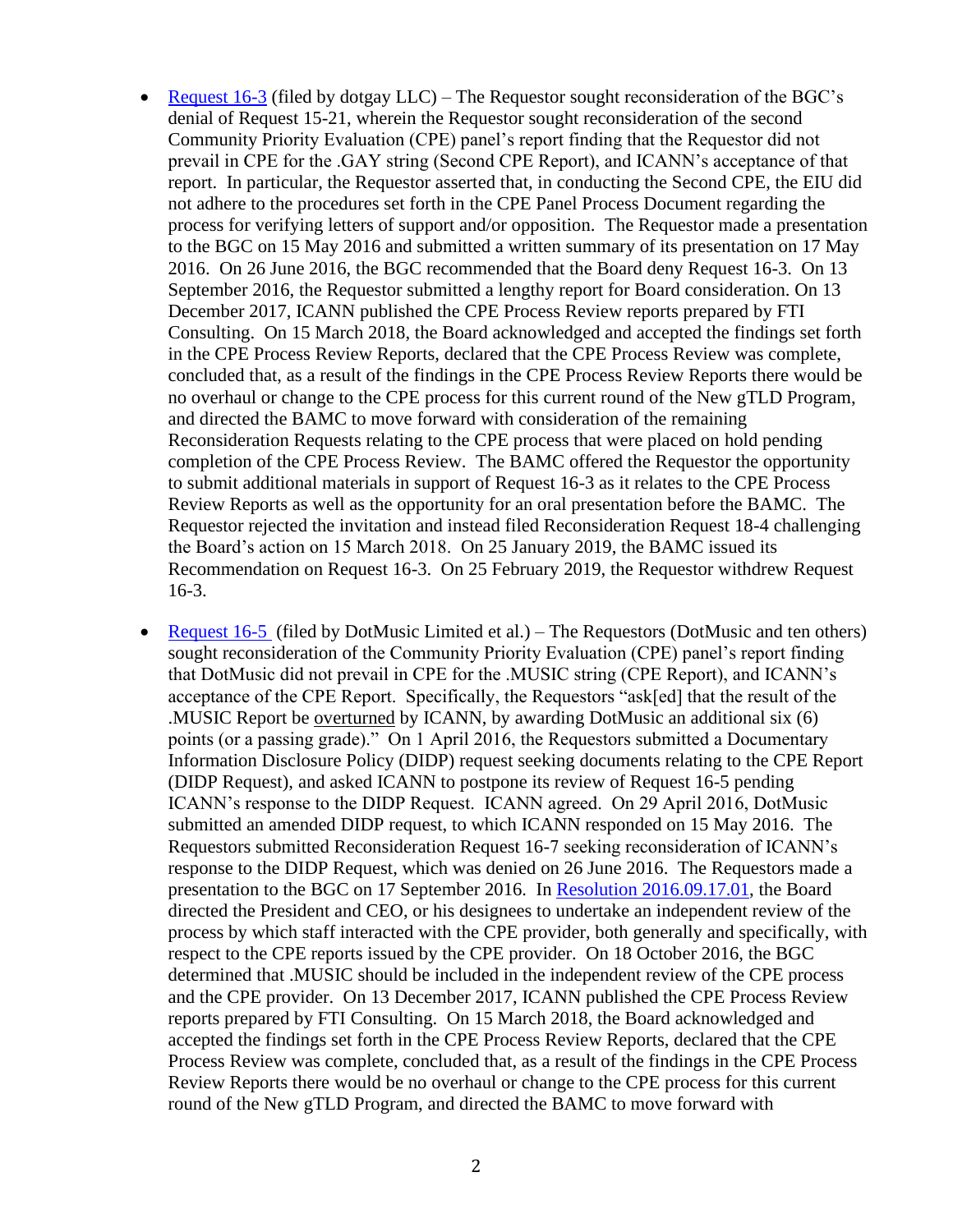consideration of the remaining Reconsideration Requests relating to the CPE process that were placed on hold pending completion of the CPE Process Review. The BAMC offered the Requestors the opportunity to submit additional materials in support of Request 16-5 as it relates to the CPE Process Review Reports as well as the opportunity for an oral presentation before the BAMC. The Requestors rejected the invitation and instead filed Reconsideration Request 18-5 challenging the Board's action on 15 March 2018. On 25 January 2019, the BAMC issued its Recommendation. On 12 February 2019, the Requestors submitted a rebuttal to the BAMC's Recommendation on Request 16-5. On 14 March 2019, the Board adopted the BAMC's Recommendation on Request 16-5.

- [Request 16-8](https://www.icann.org/resources/pages/reconsideration-16-8-cpa-australia-request-2016-07-18-en) (filed by CPA Australia) The Requestor sought reconsideration of the Community Priority Evaluation (CPE) panel's report finding that CPA Australia did not prevail in CPE for the .CPA string (CPE Report), issued on 3 September 2015. Specifically, the Requestor asked that Criterion 2 of the CPE be re-reviewed in light of the CPE Panel's alleged failure or neglect to consider AICPA's support for CPA Australia's application. In [Resolution 2016.09.17.01,](https://www.icann.org/resources/board-material/minutes-2016-09-17-en) the Board directed the President and CEO, or his designees to undertake an independent review of the process by which staff interacted with the CPE provider, both generally and specifically, with respect to the CPE reports issued the by the CPE provider. At its 18 October 2016 meeting, the BGC determined that .CPA should be included in the independent review of the CPE process and the CPE provider. On 13 December 2017, ICANN published the CPE Process Review reports prepared by FTI Consulting. On 15 March 2018, the Board acknowledged and accepted the findings set forth in the CPE Process Review Reports, declared that the CPE Process Review was complete, concluded that, as a result of the findings in the CPE Process Review Reports there would be no overhaul or change to the CPE process for this current round of the New gTLD Program, and directed the BAMC to move forward with consideration of the remaining Reconsideration Requests relating to the CPE process that were placed on hold pending completion of the CPE Process Review. The BAMC offered the Requestor the opportunity to submit additional materials in support of Request 16-8 as it relates to the CPE Process Review Reports as well as the opportunity for an oral presentation before the BAMC. The Requestor did not respond to the BAMC's invitation. On 14 December 2018, the BAMC issued its Recommendation on Request 16-8. On 8 January 2019, Request 16-8 was withdrawn.
- [Request 16-11](https://www.icann.org/resources/pages/reconsideration-16-11-trs-et-al-request-2016-08-25-en) (filed by Travel Reservations SRL, Spring McCook, LLC, Minds + Machines Group Limited, Famous Four Media Limited, dot Hotel Limited, Radix FZC, dot Hotel Inc., Fegistry, LLC) – The Requestors challenged Board action in essentially two regards: (i) that the Board's acceptance of the Dot Registry IRP Final Declaration (regarding .INC., .LLC, and .LLP) was incompatible with the Board's acceptance of the Despegar *et.al.* IRP Final Declaration (regarding .HOTEL); and (ii) that the Board's failure to terminate HTLD's application for .HOTEL, which had previously achieved community priority, was a violation of ICANN's Bylaws and was taken without all material information in front of it. The Requestors were granted the opportunity to make a presentation to the BGC, which took place on 16 December 2016. In [Resolution 2016.09.17.01,](https://www.icann.org/resources/board-material/minutes-2016-09-17-en) the Board directed the President and CEO, or his designees to undertake an independent review of the process by which staff interacted with the CPE provider, both generally and specifically, with respect to the CPE reports issued by the CPE provider. At its 18 October 2016 meeting, the BGC determined that .HOTEL should be included in the independent review on the CPE process and the CPE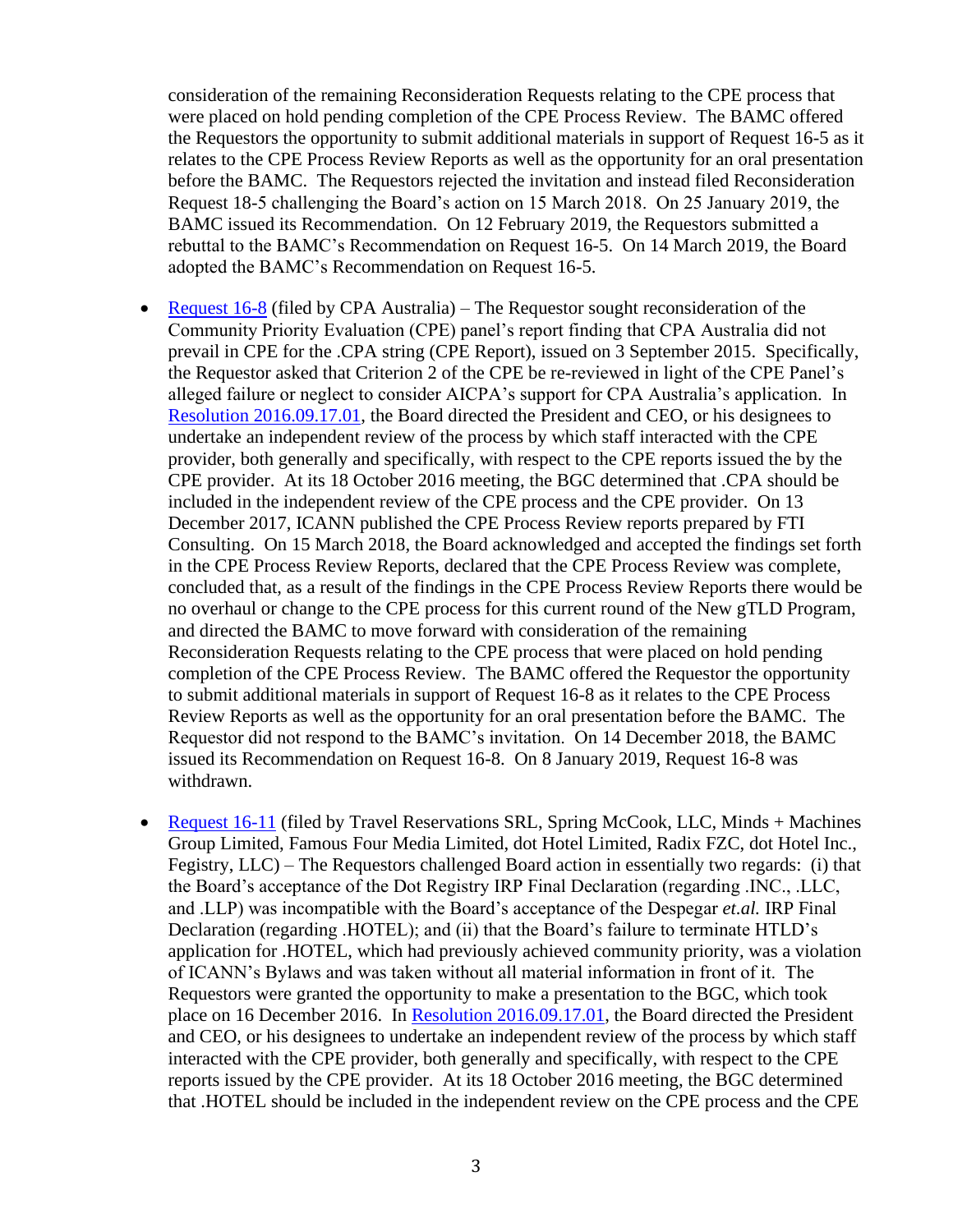provider. On 13 December 2017, ICANN published the CPE Process Review reports prepared by FTI Consulting. On 15 March 2018, the Board acknowledged and accepted the findings set forth in the CPE Process Review Reports, declared that the CPE Process Review was complete, concluded that, as a result of the findings in the CPE Process Review Reports there would be no overhaul or change to the CPE process for this current round of the New gTLD Program, and directed the BAMC to move forward with consideration of the remaining Reconsideration Requests relating to the CPE process that were placed on hold pending completion of the CPE Process Review. The BAMC offered the Requestors the opportunity to submit additional materials in support of Request 16-11 as it relates to the CPE Process Review Reports as well as the opportunity for an oral presentation before the BAMC. The Requestors accepted both invitations. On 9 April 2018, the Requestors submitted additional materials in support of Request 16-11. Additionally, the Requestors filed Reconsideration Request 18-6 challenging the Board's action on 15 March 2018. The Requestors made a presentation to the BAMC on 19 July 2018. On 16 November 2018, the BAMC issued its Recommendation on Request 16-11. On 30 November 2018, the Requestors submitted a rebuttal to the BAMC's Recommendation even though rebuttals are not provided for under the applicable version of the Bylaws. On 27 January 2019, the Board adopted the BAMC's Recommendation on Request 16-11.

- [Request 16-12](https://www.icann.org/resources/pages/reconsideration-16-12-merck-kgaa-request-2016-08-25-en) (filed by Merck KGaA) The Requestor sought reconsideration of the Community Priority Evaluation (CPE) panel's report published on 10 August 2016 finding that its application for .MERCK did not satisfy the CPE criteria to achieve community priority (CPE Report). The Requestor requested that ICANN reject the CPE Report and asked for another CPE panel to evaluate its application. In [Resolution 2016.09.17.01,](https://www.icann.org/resources/board-material/minutes-2016-09-17-en) the Board directed the President and CEO, or his designees to undertake an independent review of the process by which staff interacted with the CPE provider, both generally and specifically, with respect to the CPE reports issued by the CPE provider. At its 18 October 2016 meeting, the BGC determined that .MERCK should be included in the independent review on the CPE process and the CPE provider. The Requestor sought and was granted the opportunity to make a presentation to the BGC on 29 March 2017. On 13 December 2017, ICANN published the CPE Process Review reports prepared by FTI Consulting. On 15 March 2018, the Board acknowledged and accepted the findings set forth in the CPE Process Review Reports, declared that the CPE Process Review was complete, concluded that, as a result of the findings in the CPE Process Review Reports there would be no overhaul or change to the CPE process for this current round of the New gTLD Program, and directed the BAMC to move forward with consideration of the remaining Reconsideration Requests relating to the CPE process that were placed on hold pending completion of the CPE Process Review. The BAMC offered the Requestor the opportunity to submit additional materials in support of Request 16-12 as it relates to the CPE Process Review Reports as well as the opportunity for an oral presentation before the BAMC, which the Requestor accepted. On 12 April 2018, the Requestor submitted supplemental materials in support of the Request 16-12 and the Requestor made a presentation to the BAMC on 4 September 2018. On 14 December 2018, the BAMC issued a Recommendation on Request 16-12. On 27 January 2019, the Board adopted the BAMC's Recommendation on Request 16-12.
- [Request 18-8](https://www.icann.org/resources/pages/reconsideration-18-8-afilias-no3-request-2018-06-29-en) (filed by Afilias Domains No. 3 Limited) The Requestor sought reconsideration of ICANN org's DIDP response, for documents relating to the .WEB contention set. Specifically, the Requestor claimed that, in declining to produce certain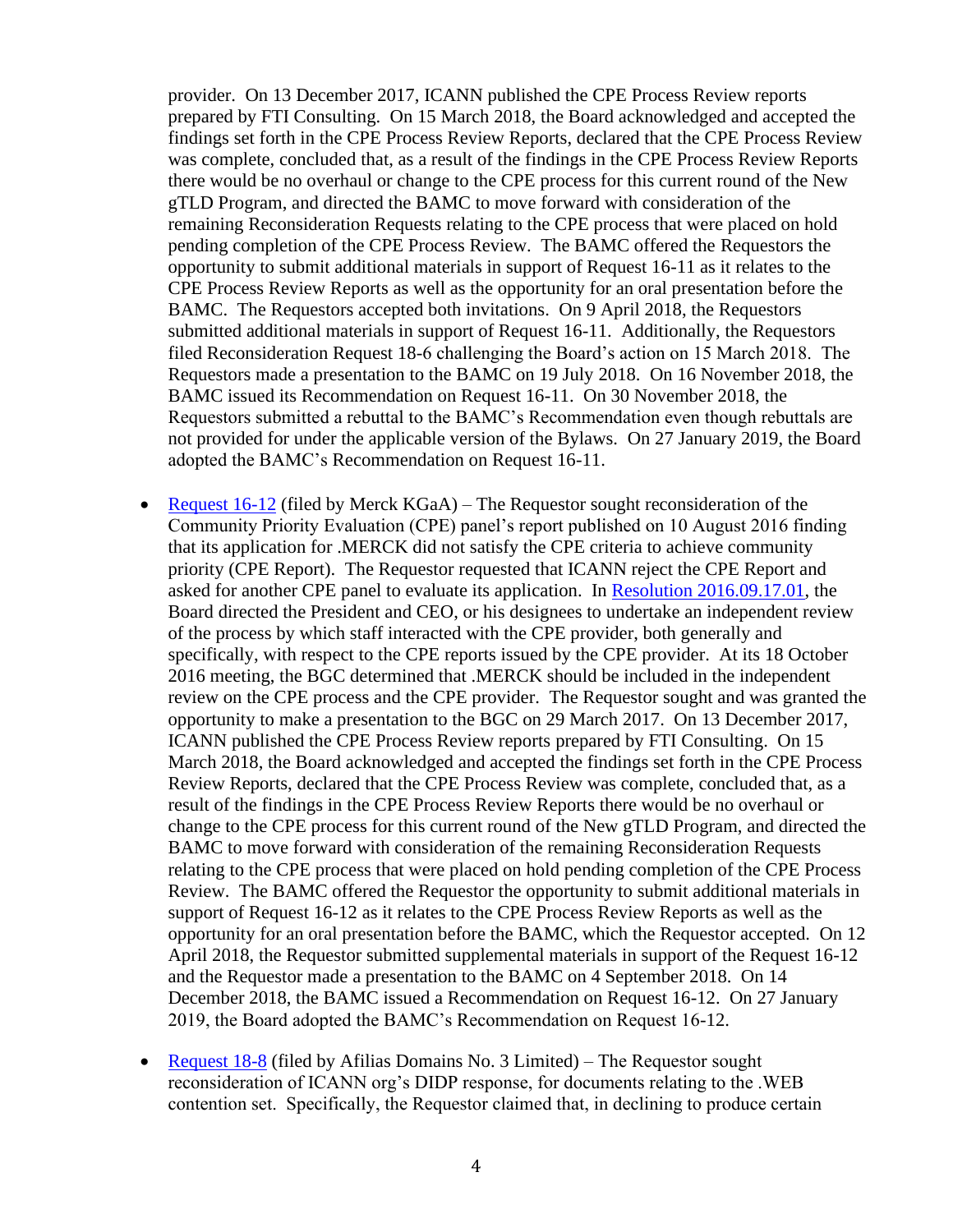requested documents, ICANN org violated its Commitments established in the Bylaws concerning accountability, transparency, and openness. On 20 July 2018, pursuant to Article 4, Section 4.2(l)(iii) of the ICANN Bylaws, the Ombudsman recused himself from consideration of Request 18-8. On 28 August 2018, the BAMC issued its Recommendation on Request 18-8. The Requestor did not submit a rebuttal to the BAMC's Recommendation. On 6 November 2018, the Board adopted BAMC's Recommendation on Request 18-8.

- [Request 18-9](https://www.icann.org/resources/pages/reconsideration-18-9-dotkids-request-2018-09-21-en) (filed by DotKids Foundation) The Requestor sought reconsideration of ICANN org's response to the Requestor's request, pursuant to the "Final Report of the Joint SO/AC New gTLD Applicant Support Working Group (JAS)" for financial support for engaging in the string contention resolution process for the .KID/.KIDS contention set. Specifically, the Requestor claimed that "ICANN's premature rejection of the request stating that [ICANN org] is 'unable to provide such financial assistance' and that 'additional funding past evaluations … is currently out of scope' goes against the community developed final report by the [JAS]." (Request 18-9 at Pg. 3.) The Requestor also asserted that ICANN organization's decision goes "against ICANN's core value to ascertain the global public interest." On 4 October 2018, pursuant to Article 4, Section 4.2(l)(iii) of the ICANN Bylaws, the Ombudsman recused himself from consideration of Request 18-9. On 16 November 2018, the BAMC issued its Recommendation on Request 18-9. On 3 December 2018, the Requestor submitted a rebuttal to the BAMC's Recommendation. On 27 January 2019, the Board adopted the BAMC's Recommendation on Request 18-9.
- [Request 18-10](https://www.icann.org/resources/pages/reconsideration-18-10-acto-request-2018-11-29-en) (filed by The Amazon Cooperation Treaty Organization) The Requestor sought reconsideration of ICANN Board's resolution regarding New gTLD Applications for .AMAZON and related IDNs (i.e., [Resolution 2018.10.25.18\)](https://www.icann.org/resources/board-material/resolutions-2018-10-25-en#2.d). On 13 December 2018, pursuant to Article 4, Section 4.2(l)(iii) of the ICANN Bylaws, the Ombudsman recused himself from consideration of Request 18-10. On 10 December 2018, the BAMC issued its Recommendation on Request 18-10. Pursuant to the Bylaws, the Requestor's deadline to submit a rebuttal expired on 25 December 2018. On 16 January 2019, the Board adopted the BAMC's Recommendation on Request 18-10.
- [Request 19-1](https://www.icann.org/resources/pages/reconsideration-19-1-colombian-request-2019-06-18-en) (filed by The Government of Colombia) The Requestor sought reconsideration of ICANN Board's resolution regarding New gTLD Applications for .AMAZON and related IDNs (i.e., [Resolutions 2019.05.15.13 –](https://www.icann.org/resources/board-material/resolutions-2019-05-15-en#1.c) 2019.05.15.15). On 18 June 2019, the BAMC determined that Request 19-1 does not meet the requirements for urgent consideration. On 28 June 2019, pursuant to Article 4, Section 4.2(l)(iii) of the ICANN Bylaws, the Ombudsman recused himself from consideration of Request 19-1. On 14 August 2019, the BAMC issued its Recommendation on Request 19-1. Pursuant to the Bylaws, the Requestor's deadline to submit a rebuttal expired on 29 August 2019. On 8 September 2019, the Board adopted the BAMC's Recommendation on Request 19-1.
- [Request 19-2](https://www.icann.org/resources/pages/reconsideration-19-2-namecheap-request-2019-07-22-en) (filed by Namecheap, Inc.) The Requestor seeks reconsideration of ICANN's decision to renew the registry agreements for .ORG and .INFO without the historic price controls included. Pursuant to Article 4, Section 4.2(l)(ii) of the ICANN Bylaws, the Ombudsman submitted to the BAMC his substantive evaluation of Request 19-2 on 7 September 2019. Request 19-2 is pending consideration.
- [Request 19-3](https://www.icann.org/resources/pages/reconsideration-19-3-electronic-frontier-request-2019-08-01-en) (filed by Electronic Frontier Foundation) The Requestor seeks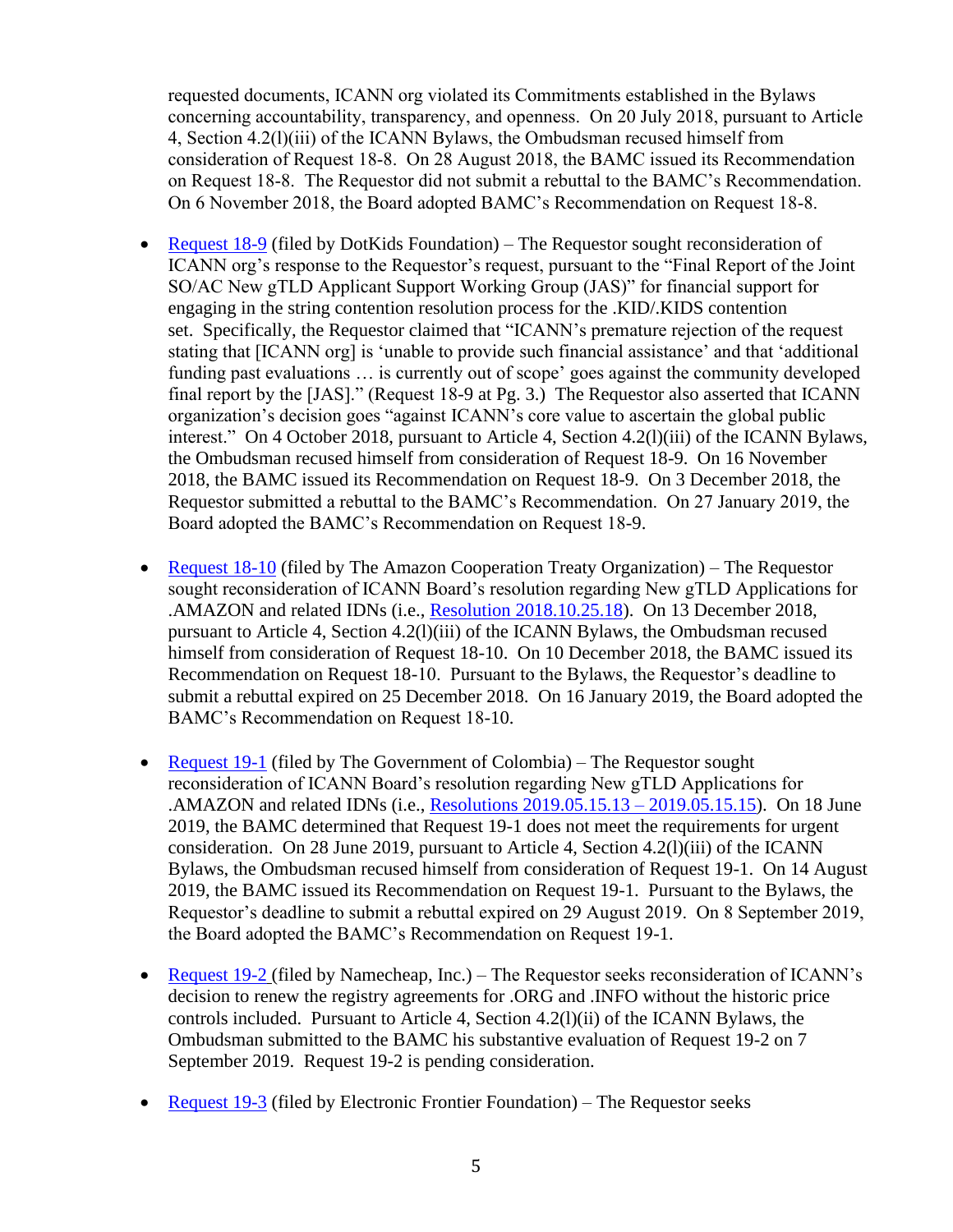reconsideration of ICANN's decision to include the Uniform Rapid Suspension and a clause for Public Internet Registry to unilaterally impose additional regulatory requirements on registrants without further consultation with existing registrants or the ICANN community in the .ORG registry agreement renewal. Pursuant to Article 4, Section 4.2(l)(ii) of the ICANN Bylaws, the Ombudsman submitted to the BAMC his substantive evaluation of Request 19-3 on 7 September 2019. Request 19-3 is pending consideration.

• [Request 19-4](https://www.icann.org/resources/pages/reconsideration-19-4-merck-kgaa-request-2019-10-15-en) (filed by Merck KGaA and Merck Registry Holdings, Inc.) – The Requestors seek reconsideration of ICANN's decision to reject their request to extend the 23 October 2019 auction deadline for .MERCK. Request 19-4 is pending procedural evaluation by the BAMC.

#### **Number of Reconsideration Requests Pending (as of 22 October 2019)**

- Three Reconsideration Requests are pending BAMC or Board consideration: Requests 19-2, 19-3, and 19-4.
- One Reconsideration Request is pending consideration for more than 90 days: Request 19-2.
	- o [Request 19-2](https://www.icann.org/resources/pages/reconsideration-19-2-namecheap-request-2019-07-22-en) (filed by Namecheap, Inc.) The Requestor seeks reconsideration of ICANN's decision to renew the registry agreements for .ORG and .INFO without the historic price cap. Pursuant to Article 4, Section 4.2(l)(ii) of the ICANN Bylaws, the Ombudsman submitted to the BAMC his substantive evaluation of Request 19-2 on 7 September 2019. Due to majority of BAMC members recusing themselves for potential or perceived conflicts, or out of abundance of caution, Request 19-2 is pending Board consideration.
- Average length of time for which the three pending Reconsideration Requests have been pending consideration is 65 days.

## **Number of Reconsideration Requests the BAMC Declined to Consider**

• The BAMC has not declined consideration of any Reconsideration Requests submitted between the Annual General Meeting in 2018 and the date of this report.

#### **Other Accountability Mechanisms Available to Denied Requestors**

• ICANN makes available the Ombudsman and the Independent Review Process as additional mechanisms to enhance ICANN accountability to persons materially affected by its decisions. The Ombudsman separately reports on his activities.

## **INDEPENDENT REVIEW PROCESS (IRP) REQUESTS**

## **A. General Information Regarding IRPs**

In accordance with Article 4, section 4.3 of ICANN's Bylaws, ICANN has designated the International Centre for Dispute Resolution as the body to process requests for independent review of Board or staff actions alleged by any affected party to be inconsistent with ICANN's Articles of Incorporation or Bylaws. Many parties invoke the voluntary Cooperative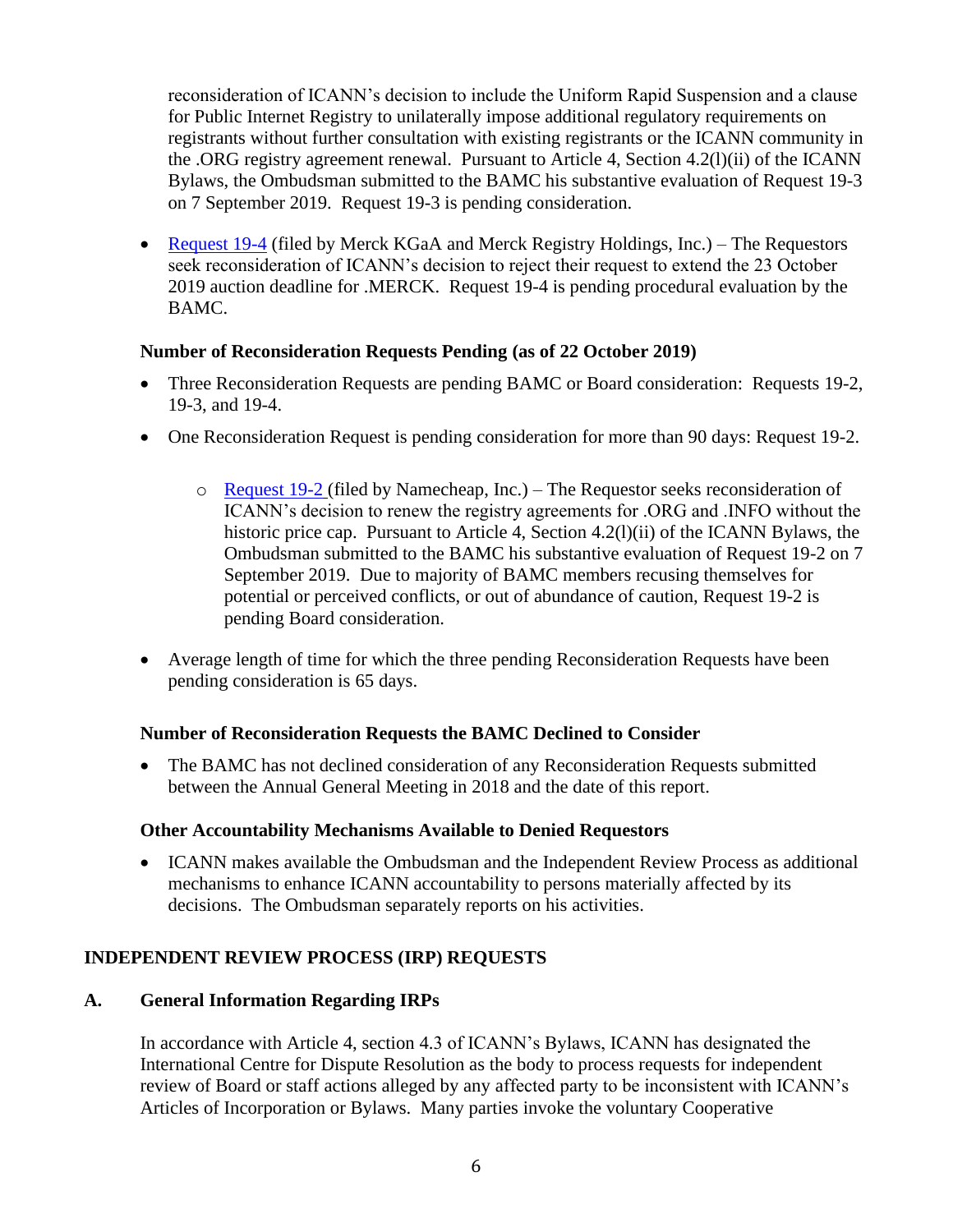Engagement Process (CEP) prior to the filing of an IRP, for the purpose of narrowing the issues that are stated within the request for independent review.

## **B. Information on Specific IRPs**

## **Number and Nature**

• From 10 October 2018 through 22 October 2019, one IRP was initiated.

# **Initiated:**

• [Afilias Domains No. 3 Limited \(Afilias\) v. ICANN](https://www.icann.org/resources/pages/irp-afilias-v-icann-2018-11-30-en) (.WEB) – Afilias submitted its Request for IRP with the ICDR (the IRP provider) on 14 November 2018; the ICDR initiated the IRP effective 26 November 2018. Afilias submitted an Amended IRP Request on 21 March 2019. In its IRP, Afilias alleges that Nu Dotco (NDC) violated the Guidebook by: (a) "omitting material information from and failing to correct material misleading information in its .WEB application"; (b) "assigning [NDC's] rights and obligations in its .WEB application to VeriSign"; and (c) "agreeing to submit bids on VeriSign's behalf at the .WEB Auction." With regard to ICANN, Afilias alleges that: (a) "ICANN's failure to disqualify [NDC] breaches ICANN's obligation to apply documented ICANN policies neutrally, objectively and fairly"; (b) "ICANN's decision to finalize a registry agreement while knowing of [NDC's] arrangement with VeriSign violates ICANN's mandate to promote competition"; and (c) "ICANN violated its Bylaws in Adopting Rule 7 of the Interim [Supplementary] Procedures," which allows participation in an IRP by a party with a material interest in the proceedings. On 27 November 2018, Afilias also sought emergency interim relief, requesting that the .WEB contention set remain on hold during the pendency of the IRP, which ICANN opposes. The .WEB contention set will remain on hold until the IRP Panel makes its determination on Afilias' interim relief request.

NDC and Verisign filed requests to participate as *amici curiae* in the IRP on 11 December 2018, which Afilias opposes. Pursuant to the IRP Interim Supplementary Procedures, the ICDR appointed a Procedures Officer to preside over the *amicus* requests. On 21 February 2019, the Procedures Officer held a hearing on the *amici curiae* requests; and issued a declaration on 28 February 2019 that the Nu Dotco and Verisign *amicus* requests be referred to the IRP Panel for determination.

The IRP Panel has been fully formed and a telephonic hearing on procedural matters took place on 5 September 2019. The IRP Panel held a hearing on the *amicus* issue on 2 October 2019, which addressed: (a) NDC and Verisign's requests to participate as *amicus curiae* in the IRP; (b) the potential scope of such participation; and (c) Afilias' claim in its Amended IRP Request that ICANN violated its Bylaws by adopting Rule 7 of the Interim Supplementary Procedures. Both the parties and the proposed *amici* provided oral argument, rebuttal, and responses to Panel questions. Supplemental briefs on the *amicus* issue are due on 15 November 2019.

Once the IRP Panel issues its ruling on the *amicus curiae* requests, the Panel will then schedule briefing and hearing on Afilias' request for interim relief (to keep the .WEB contention set on hold during the pendency of the IRP), and final briefing and hearing on the merits of the IRP.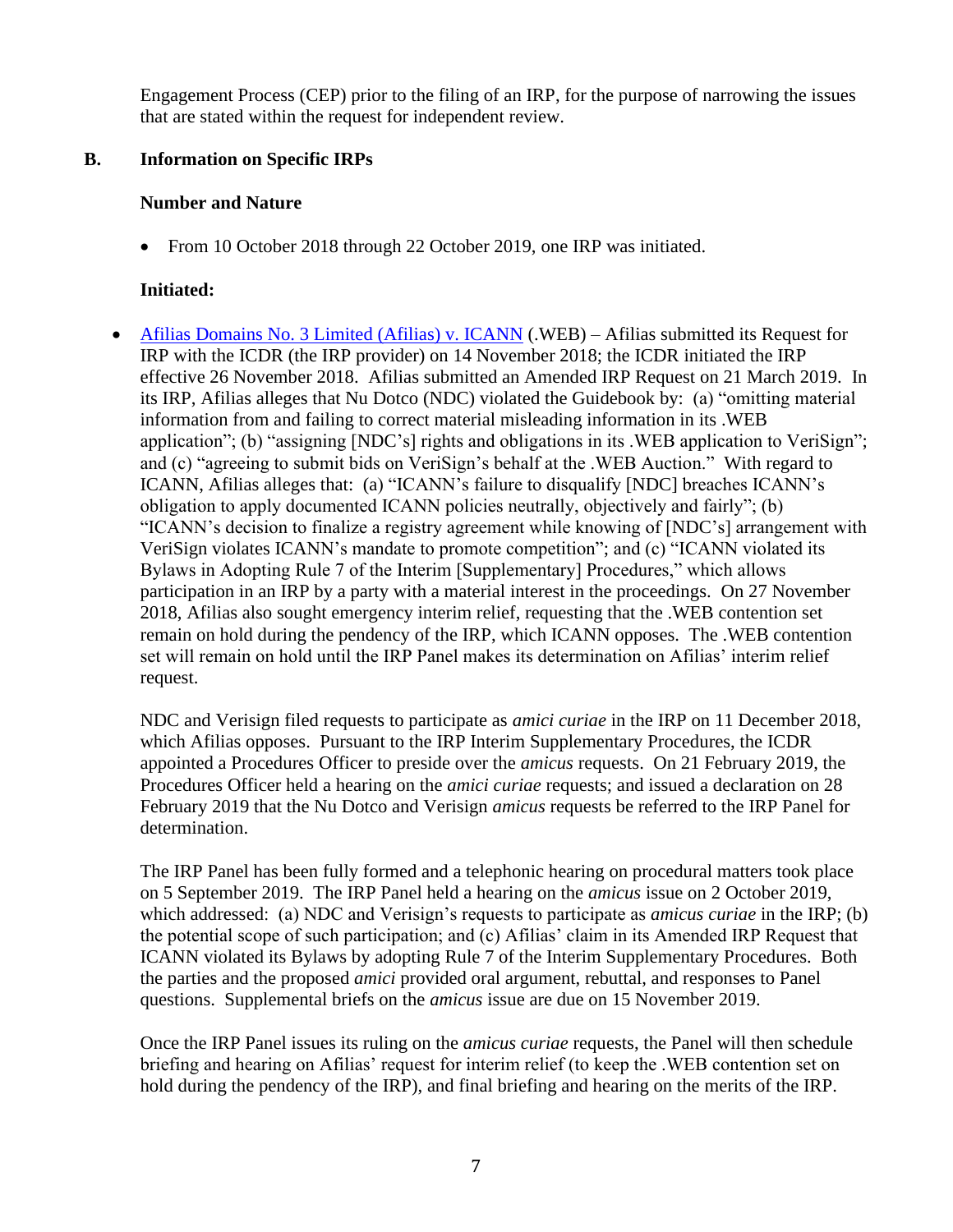# **DOCUMENTARY INFORMATION DISCLOSURE POLICY (DIDP) REQUESTS**

## **A. General Information Regarding DIDP**

- The DIDP was developed as a part of the Accountability and Transparency Frameworks and Principles to help enhance ICANN's accountability and transparency.
- The DIDP provides that "information contained in documents concerning ICANN's operational activities, and within ICANN's possession, custody, or control" at the time the DIDP request is made, will be made available to the public unless there is a compelling reason for confidentiality, such as the Defined Conditions of Nondisclosure.
- All DIDP requests and responses are posted at: [https://www.icann.org/resources/pages/governance/transparency-en.](https://www.icann.org/resources/pages/governance/transparency-en)

## **B. Information on Specific DIDP Requests**

## **Number and Nature**

- From 10 October 2018 through 22 October 2019, eight DIDP Requests have been submitted and seven were responded to.
- [Request 20181112-1:](https://www.icann.org/resources/pages/didp-20181112-1-bopanna-request-2018-12-14-en) The Centre for Internet and Society (12 November 2018) The DIDP Request sought disclosure of information relating to the ICANN Fellowship Program. The DIDP Response provided extensive and numerous links to publicly available material responsive to the Request. The DIDP Response also explained that certain information was not appropriate for public disclosure pursuant to the DIDP Defined Conditions for Nondisclosure.
- [Request 20181221-1:](https://www.icann.org/resources/pages/didp-20181221-1-ali-request-2019-01-24-en) Arif Ali on behalf of Afilias Domains No. 3 Limited (21 December 2018) – The DIDP Request sought disclosure of the documents regarding communications between ICANN and Verisign .WEB contention set and Independent Review Process and Cooperative Engagement Process between ICANN and Afilias Domains No. 3 Ltd. as well as certain documents regarding the work of the Independent Review Process-Implementation Oversight Team (IRP-IOT) on the IRP Interim Supplementary Procedures, including Rule 7. The DIDP Response provided extensive and numerous links to publicly available material responsive to the Request. The DIDP Response also explained that certain information was not appropriate for public disclosure pursuant to the DIDP Defined Conditions for Nondisclosure.
- [Request 20190106-1:](https://www.icann.org/resources/pages/didp-20190106-1-donovan-request-2019-02-07-en) William Donovan (6 January 2019) The DIDP Request sought disclsoure of information regarding Universal Acceptance Sterring Group (UASG)'s Code of Conduct. The DIDP Response provided extensive and numerous links to publicly available material responsive to the Request.
- [Request 20190325-1:](https://www.icann.org/resources/pages/didp-20190325-1-bopanna-request-2019-05-06-en) The Centre for Internet and Society (25 March 2019) The DIDP Request sought disclosure of documentary information regarding "the Auction Proceeds from the gTLD round in 2012." The DIDP Response provided extensive and numerous links to publicly available material responsive to the Request.
- [Request 20190401-1:](https://www.icann.org/resources/pages/didp-20190401-1-ali-request-2019-05-03-en) Arif Ali on behalf of Afilias Domains No. 3 Limited (1 April 2019) The DIDP Request sought disclosure of documentary information regarding: (1) documents